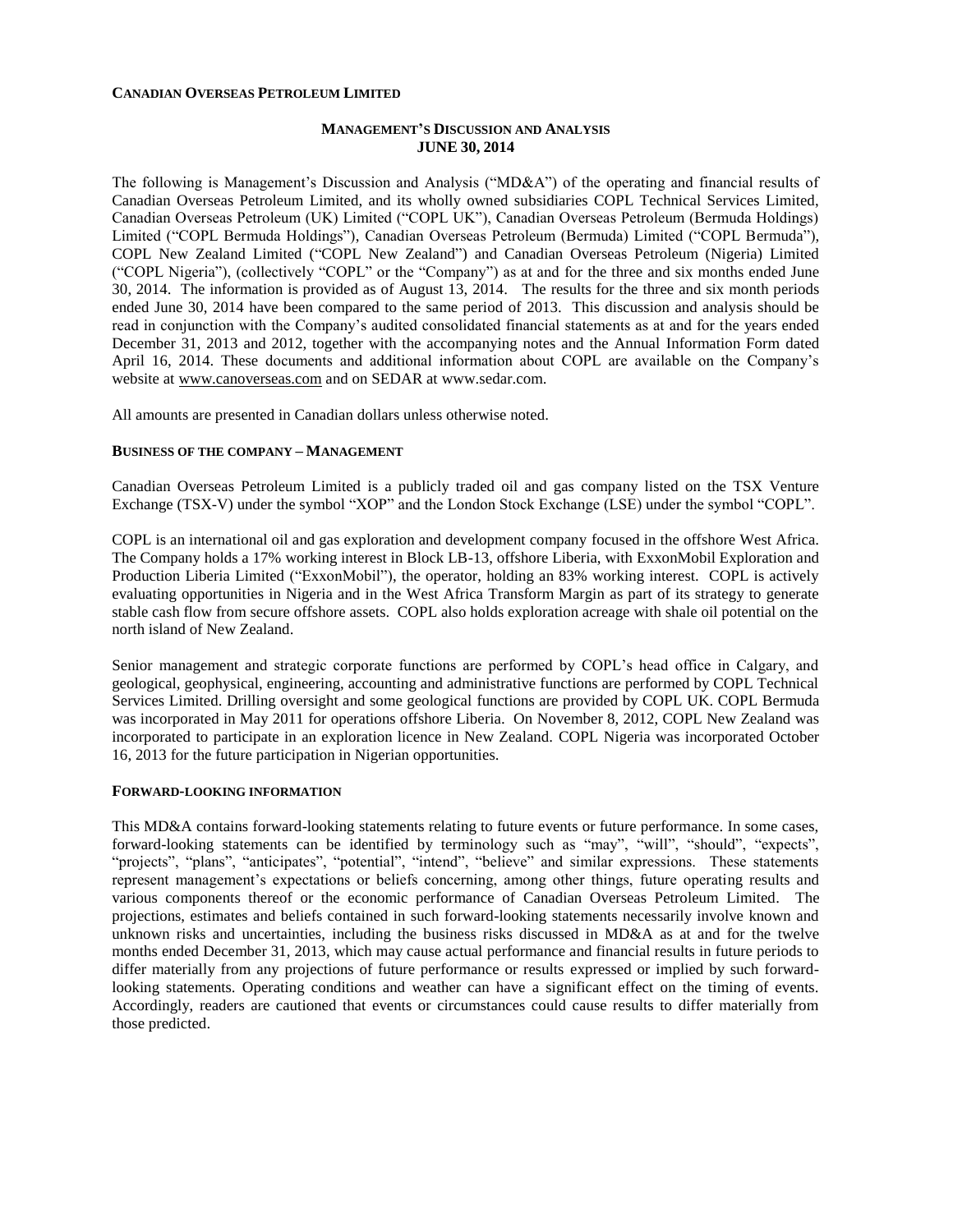#### **FORWARD-LOOKING INFORMATION (CONTINUED)**

Forward-looking statements included or incorporated by reference in this document include statements with respect to:

- the Company's current strategy to establish and grow an oil and gas business (the "Overview", "Outlook", and "Liquidity and Capital Resources" sections);
- the Company's ability to raise capital and obtain the financing necessary to develop profitable oil operations (the "Overview", "Outlook" and "Liquidity and Capital Resources" sections); and
- the Company's ability to manage its financial and operational risks (the "Overview", "Financial Instruments", and "Liquidity and Capital Resources" sections).

The Company's MD&A and AIF for the year ended December 31, 2013 describe major risks, material assumptions and other factors related to forward-looking statements that could influence actual results and are incorporated herein by reference. These risks, assumptions and other factors have been provided for readers to gain a more complete perspective on COPL's future operations. However, readers should be cautioned that the list of factors is not exhaustive and that this information may not be appropriate for other purposes. Forwardlooking statements included or incorporated by reference in this MD&A are valid only as at the date of this MD&A, and the Company does not intend to update or revise these forward-looking statements except as required by applicable securities laws. The forward-looking statements contained in this MD&A are expressly qualified by this cautionary statement.

## **OVERVIEW \***

In the second quarter of 2014, the Company continued working with ExxonMobil on technical analysis and review related to the offshore interest in Liberia. The Company also spent considerable effort identifying, evaluating, and pursuing exploration and development opportunities in Nigeria and the West Africa Transform Margin.

## *Liberia*

On April 5, 2013, the closing and completion of previously announced transactions between the Company's subsidiary COPL Bermuda occurred; first with Peppercoast Petroleum plc ("Peppercoast"), and second with ExxonMobil. The closing of the transactions followed the ratification of the Production Sharing Contract ("PSC"), governing Block LB-13 offshore Liberia, by the Liberian Legislature. The Company holds a 17% working interest in Block LB-13, with the remaining 83% being held by ExxonMobil, who is the operator under this license.

The Company and ExxonMobil continue to advance the Block LB-13 project with recent technical work, adding substantially to the geologic model of the block and new prospects have been mapped and identified. Drilling on Block LB-13 has been delayed due to the recent Ebola virus outbreak in the region, resulting in a reduced presence of expatriates in the country. As previously announced, the Company's share of all joint interest costs and the gross drilling costs up to USD \$120 million is carried by ExxonMobil.

## *New Zealand*

The minimum work programme to be carried under the license that remains includes: acquisition and interpretation of new 2D seismic for a minimum 50kms area by October 31, 2014, and depending on the results of the work performed. The license holders have an option to surrender the permit or commit to a third year programme, which would include drilling one exploration well. Accordingly, the Company's commitments related to the New Zealand prospect are estimated at approximately \$1.7 million for 2014. In addition, the Company acts as a guarantor of its partner's commitments (the remaining 50%) in the New Zealand license. In the event that the acquisition of seismic data does not occur in accordance with the work programme, there is no financial penalty to the Company. Instead, the Company's interest in the license is subject to forfeiture on November 1, 2014. The Company has capitalized costs in New Zealand of \$790,000 as at June 30, 2014 (December 31, 2013 - \$650,000).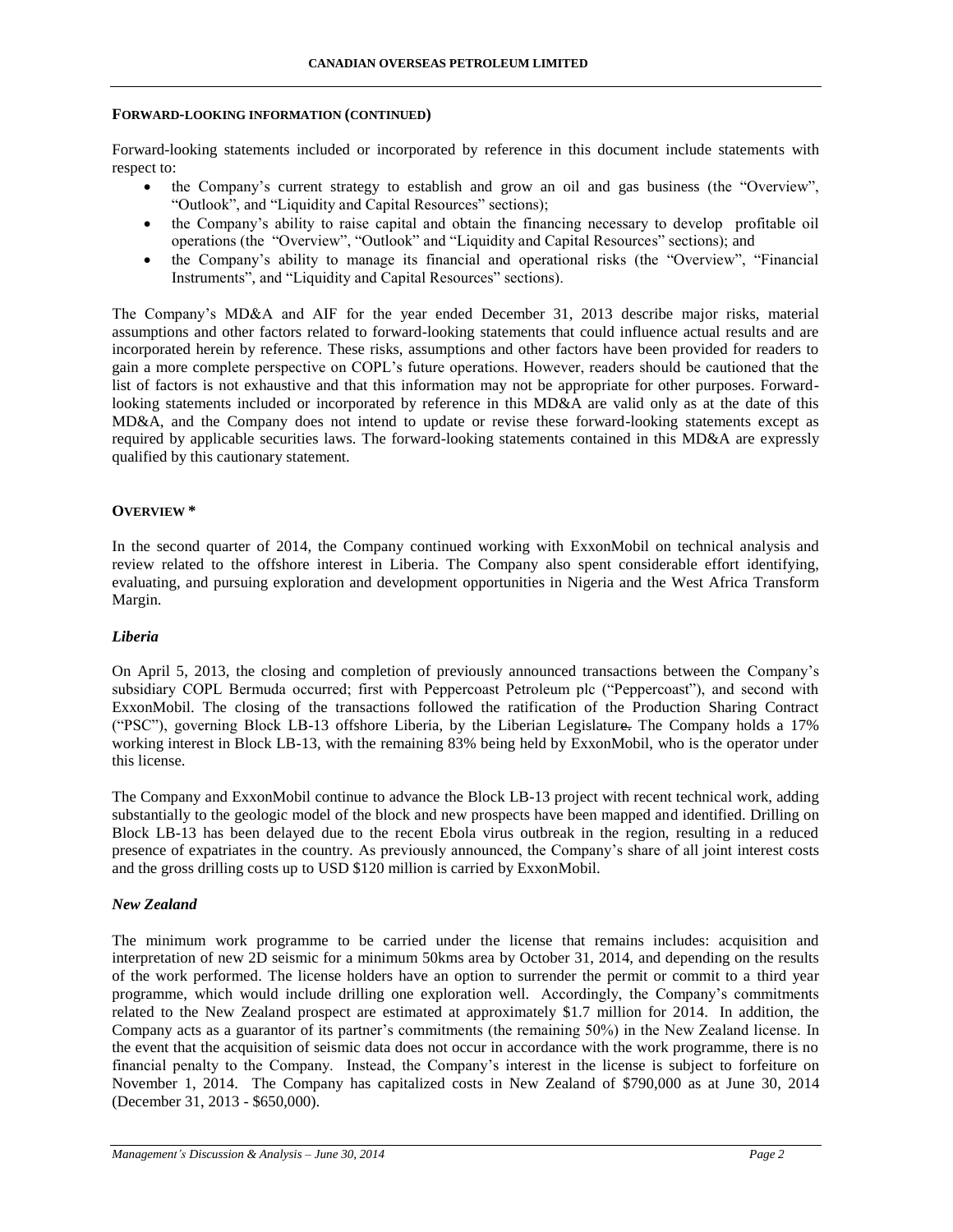#### **OVERVIEW \* (CONTINUED)**

## *Expansion of West Africa Portfolio*

As part of the Company's stated strategy to expand its interests in West Africa in order to generate stable cash flow from secure offshore assets, the Company continues to assess opportunities in Nigeria. The Option on OPL2010 has expired and the company continues to evaluate the block as well as several other assets in Nigeria. The Company is in concurrent discussions to acquire two Nigerian offshore blocks each with appraised oil discoveries with contingent resources based on historic drilling results. Further updates will be provided as COPL concludes negotiations in the near future.

As well, the Company has submitted a bid, as the operator of a consortium for a block in the West Africa Transform Margin. Partners in the consortium include a prominent producing independent African energy company and expects to be able to provide a further update in the third quarter of 2014.

#### *Financing*

On April 3, 2014, the Company closed a prospectus relating to its admission to the standard listing segment of the Official List, and to trading on the main market for listed securities of the London Stock Exchange. The Company issued 17,777,777 Common Shares at a price of GBP 0.135 (\$0.247) for gross proceeds of GBP 2.4 million (\$4.4 million). The agents were paid cash commission and fees of GBP \$0.3 million (\$0.5 million) representing 5.0% of the gross proceeds of the public offering. Other expenses related to the public offering amounted to approximately \$1.1 million. The Company also issued 888,889 share purchase warrants ("Warrants") to its agent as compensation warrants in an amount equal to 5.0% of the aggregate number of common shares issued pursuant to the offering. Each Warrant entitles the holder to purchase one common share of COPL for the period until April 4, 2016, at an exercise price of GBP 0.135 (\$0.247). The fair value of the Warrants issued was recognized as share issue costs and estimated at \$0.1 million using a Black-Scholes option pricing model (the assumptions used for the model are discussed in the notes accompanying the Company's Condensed Consolidated Financial Statements for the three and six months ended June 30, 2014 and 2013).

On July 29, 2014, the Company filed a preliminary short form prospectus in connection with a marketed offering (the "Offering") of units of the Company (the "Units"). Each Unit consists of one common share ("Common Share") in the capital of the Company and one Common Share purchase warrant ("Warrant"). Each Warrant entitles the holder thereof to purchase one Common Share at an exercise price of \$0.40 per Common Share on or before the date that is 36 months following the closing date. The Company will issue a minimum of 25,000,000 Units to a maximum of 75,000,000 Units at a price of \$0.20 per Unit, for a minimum of \$5.0 million to a maximum of \$15.0 million in aggregate gross proceeds pursuant to the Offering. The Offering is scheduled to close on or about August 21, 2014. The Company intends to use the net proceeds from the Offering to fund the acquisition and processing of seismic data in connection with evaluating Nigeria and West Africa Transform Margin opportunities and for general corporate purposes.

*\* This section contains forward-looking information. Please see the "Forward-looking Information" section (at the beginning of this document) for a discussion of risks and uncertainties relating to such information.*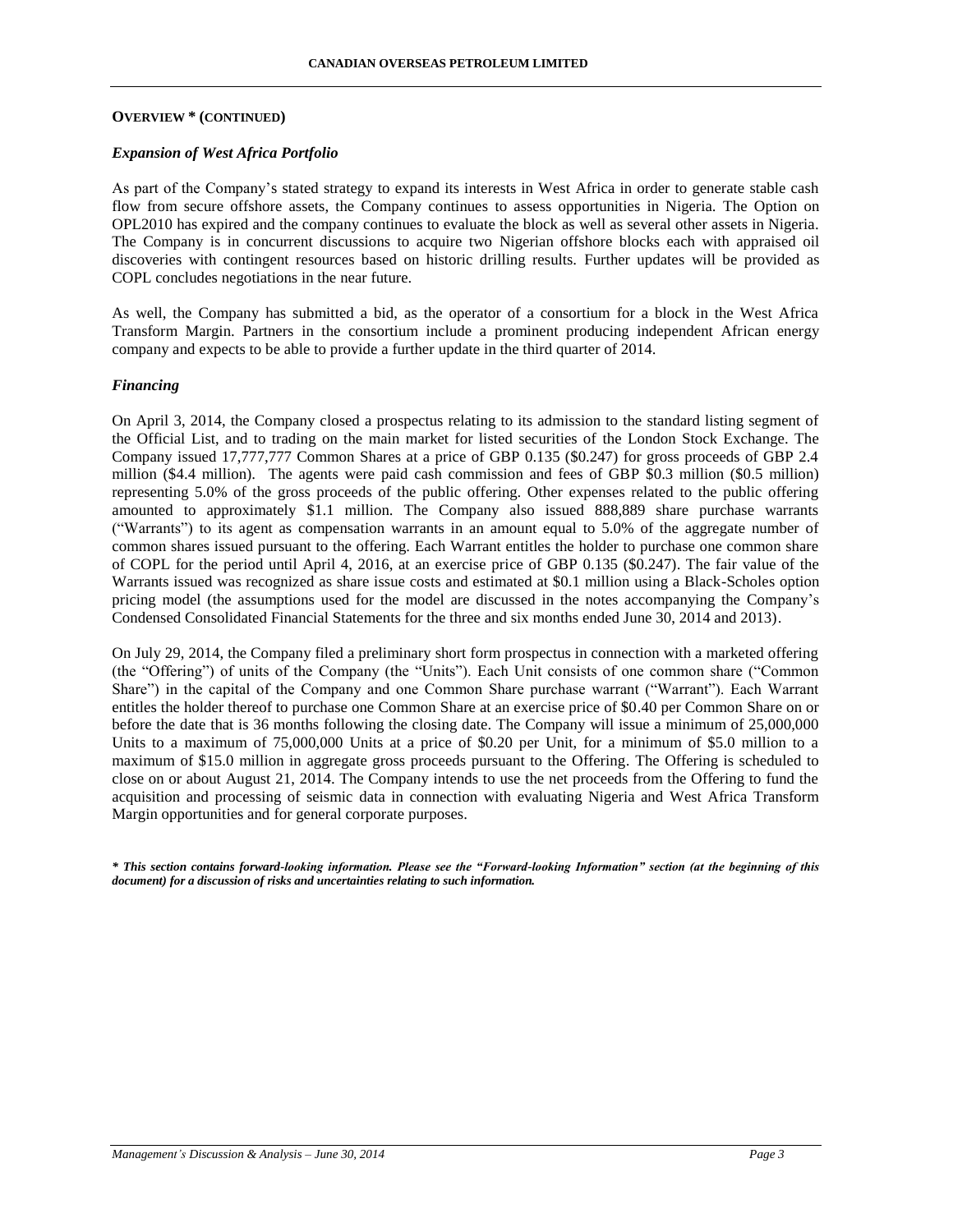#### **FINANCIAL SUMMARY**

During the second quarter of 2014, the Company performed geological analysis in respect of its exploration projects in Liberia and Nigeria. Pre-licence costs were approximately \$42,000 and \$0.3 million for the three and six months ended June 30, 2014 compared to pre-licence costs of \$67,000 and \$0.4 million for three and six months ended June 30, 2013.

General and administrative costs were lower than the prior period at \$1.4 million and \$2.7 million for the three and six months ended June 30, 2014 (net of \$0.2 million and \$0.4 million of costs allocated to exploration projects, respectively) compared to \$2.0 million and \$3.9 million for the three and six months ended June 30, 2013 (net of \$0.1 million and \$0.3 million of costs allocated to exploration projects, respectively). The Company recognized interest income of \$1,000 and \$7,000 for the three and six months ended June 30, 2014, compared to \$2,000 and \$7,000 for the three and six months ended June 30, 2013. A foreign exchange loss of \$0.5 million and a gain of \$0.1 million were recorded for the three and six months ended June 30, 2014, compared to gains of \$0.3 million and \$0.6 million for the three and six months ended June 30, 2013. As a result, the Company's loss amounted to \$2.0 million and \$3.0 million for the three and six months period ended June 30, 2014 compared to a loss of \$1.6 million and \$3.7 million for the three and six months period ended June 30, 2013.

As at June 30, 2014, the Company's cash and cash equivalents amounted to \$1.9 million. Cash used in investing activities amounted to \$0.4 million for both the six months ended June 30, 2014 and June 30, 2013. Cash used in operating activities amounted to \$2.9 million for the six months ended June 30, 2014 compared to \$3.3 million for the same period in 2013.

## **OUTLOOK \***

The Company's strategy is to establish and grow its oil and gas business by farming into, and/or acquiring interests in, exploration, unappraised and/or undeveloped assets.

The Company's short-term operations will focus on:

- working with ExxonMobil to an expected drill in Liberia during 2014;
- ongoing evaluation of the New Zealand property;
- working to successfully conclude the variety of new opportunities available in West Africa including Nigeria and the West Africa Transform Margin asset the company is bidding on

Currently the Company does not have material cash inflows and/or adequate financing to develop profitable operations. The Company is pursuing exploration projects that, if successful, will require substantial additional financing before they are able to generate positive cash flows. Accordingly, the Company's continued successful operation is dependent on its ability to obtain additional financing. No assurance can be provided that the Company will raise the required levels of financing.

*\* This section contains forward-looking information. Please see the "Forward-looking Information" section (at the beginning of this document) for a discussion of risks and uncertainties relating to such information.*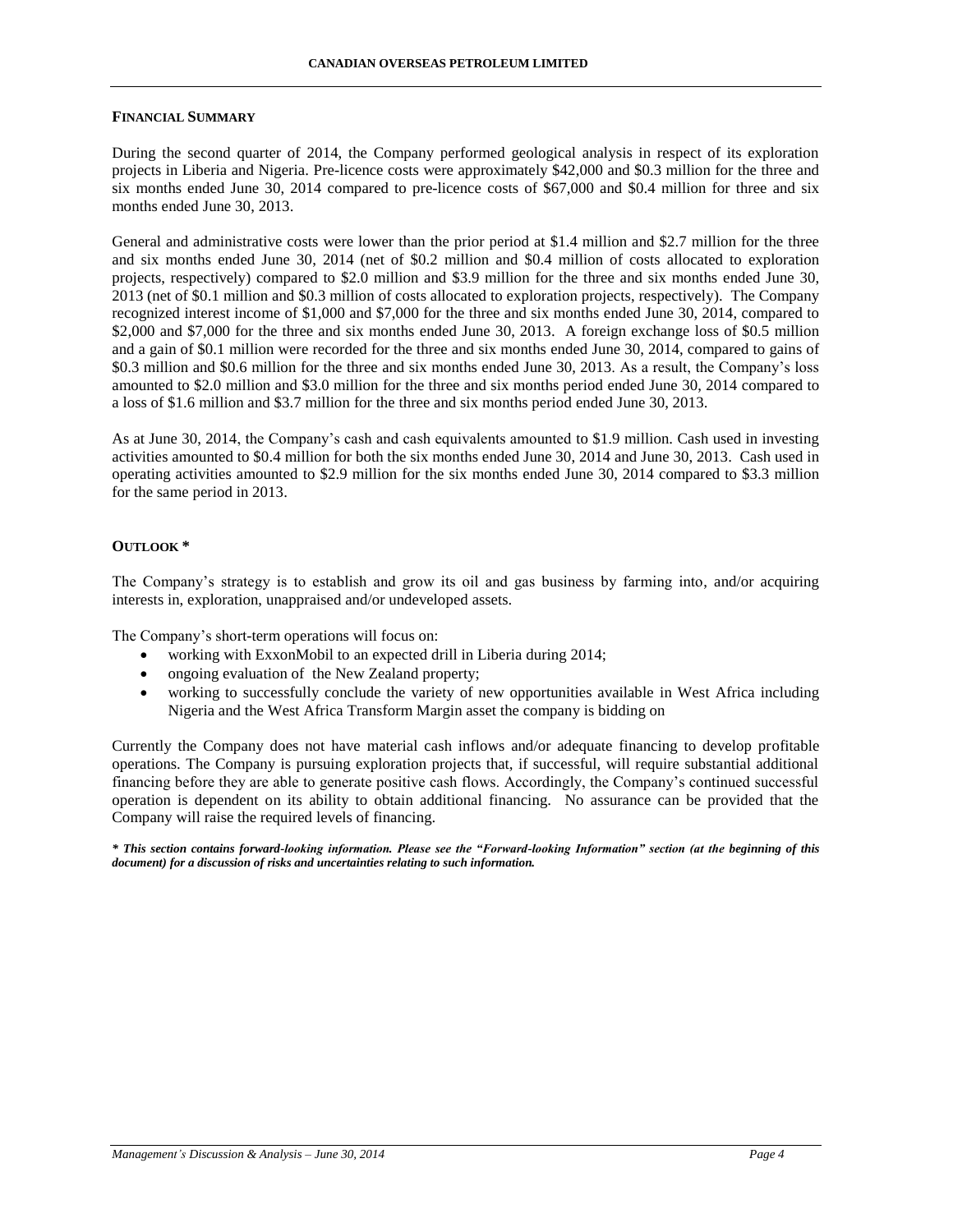## **SELECTED ANNUAL INFORMATION**

## **NET INCOME AND CASH FLOWS FROM OPERATING ACTIVITIES**

The following table summarizes the Company's financial results for the three and six months period ended June 30, 2014 and 2013:

| (\$ 000's) except per share       | Three months<br>ended<br>June 30, 2014 | Three months<br>ended<br>June 30, 2013 | Six months<br>ended<br>June 30, 2014 | Six months<br>ended<br>June 30, 2013 |
|-----------------------------------|----------------------------------------|----------------------------------------|--------------------------------------|--------------------------------------|
| Administrative expenses           | 1,389                                  | 1,931                                  | 2,726                                | 3,883                                |
| <b>Exploration recovery</b>       |                                        | (51)                                   |                                      | (72)                                 |
| Pre-license costs                 | 42                                     | 67                                     | 324                                  | 433                                  |
| Interest income                   |                                        | 2                                      | 7                                    |                                      |
| Foreign exchange gain             | (544)                                  | 319                                    | 94                                   | 587                                  |
| Loss                              | (1,976)                                | (1,641)                                | (2,968)                              | (3,680)                              |
| Per share loss                    | \$<br>(0.01)                           | \$<br>(0.01)                           | \$<br>(0.01)                         | \$<br>(0.01)                         |
| Cash used in operating activities | \$<br>(2,154)                          | \$<br>(1,566)                          | \$<br>(2,862)                        | \$<br>(3,349)                        |
| Outstanding common shares at      |                                        |                                        |                                      |                                      |
| June $30$                         | 351,495,497                            | 284,016,939                            | 351,495,497                          | 284,016,939                          |
| Weighted average - basic          | 350,909,416                            | 284,016,939                            | 342,361,059                          | 284,016,939                          |

Administrative expenses for the three and six months ended June 30, 2014 were approximately \$0.5 million and \$1.2 million lower, respectively, than the comparable periods in 2013. This is mostly due to higher professional service fees during the first half of 2013 related to the dispute with BG International Limited ("BG") in respect of Block 23/21 Rest of Block Shallow and Block 22/15. During the third quarter of 2013, the Company and BG signed a Settlement Deed and Release agreement which confirmed that the parties had reached a full and final settlement of the dispute and agreed to dismiss legal proceedings, thus the Company has no similar professional service fees to be recognized in the first half of 2014.

For the three and six months ended June 30, 2013, the Company recovered \$51,000 and \$72,000 of its 2012 exploration expenses, respectively. These exploration expenses and cost recovery relate to the UK prospect Bluebell for which an exploration well was drilled in March 2012 and commercial reserves were not discovered.

Pre-licence costs of \$67,000 and \$0.4 million for the three and six month periods ended June 30, 2013, respectively, relate to the Liberia project for which transactions were completed in April of 2013 (discussed in the "Liberia" section). For the three month period ended June 30, 2014, the \$42,000 relates to areas in West Africa (discussed in the "Expansion of West Africa Portfolio" section), and the \$0.3 million for the six month period ended June 30, 2014 also includes the Liberia project.

A foreign exchange loss of \$0.5 million and gain of \$0.1 million was recognized for the three and six months period ended June 30, 2014 (compared to a \$0.3 million and \$6.0 million foreign exchange gains for the same period in 2013), and related mainly to translation of capitalized exploration and evaluation costs.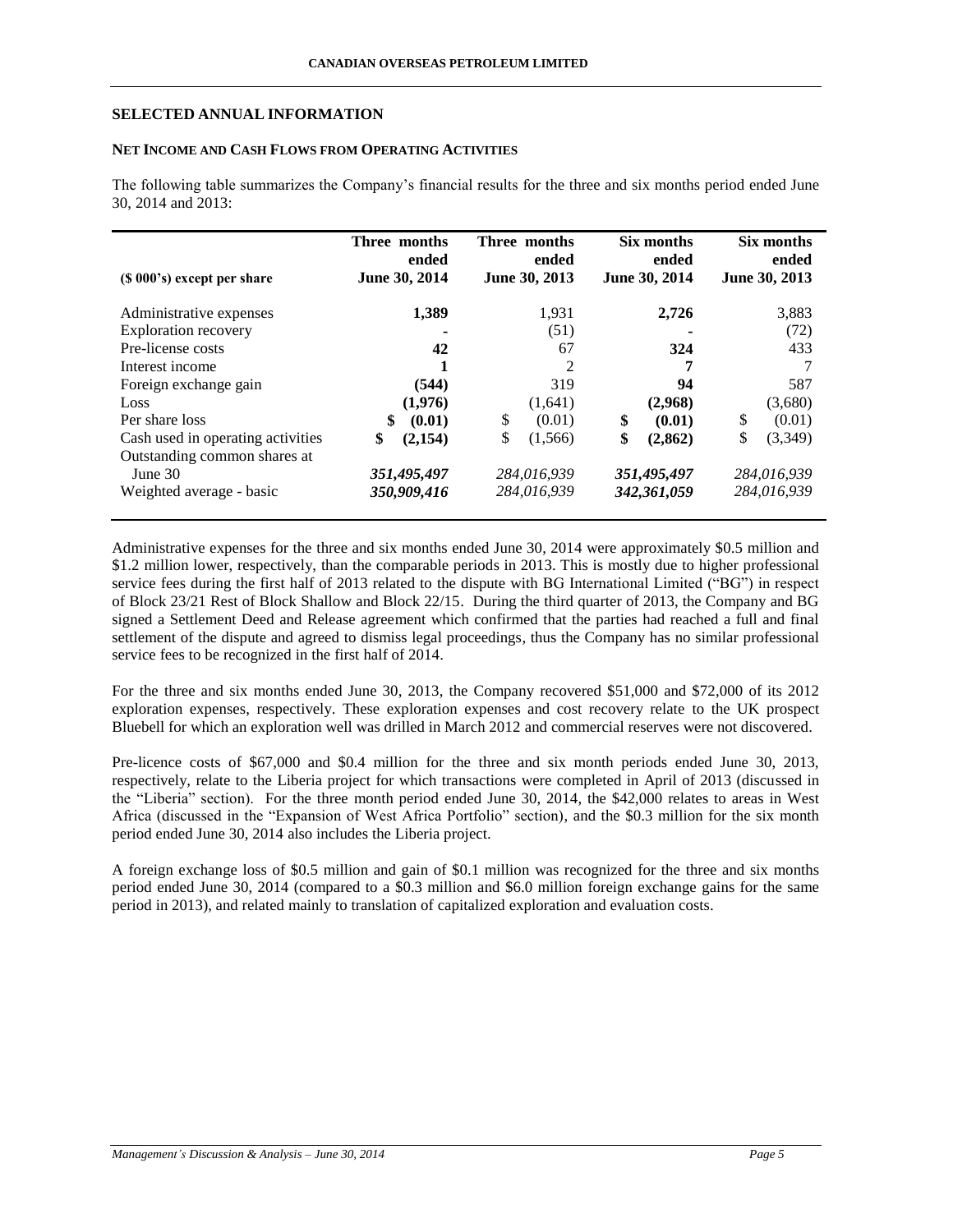## **COMPARATIVE FINANCIAL POSITION ITEMS**

The following table summarizes the Company's financial position as at June 30, 2014, March 31, 2014 and December 31, 2013:

| $(S 000's)$ except per share      | <b>June 30,</b><br>2014 | March 31,<br>2014 | December 31,<br>2013 |
|-----------------------------------|-------------------------|-------------------|----------------------|
| Cash and cash equivalents         | \$<br>1,905             | 996<br>S          | \$<br>2,384          |
| Current assets                    | 2,288                   | 2,065             | 2,762                |
| Exploration and evaluation assets | 18,002                  | 18,398            | 17,502               |
| Current liabilities               | 2,140                   | 3,004             | 1,859                |
| Share capital                     | 112,753                 | 110,020           | 110,020              |
| Shareholders' equity              | 18,382<br>\$            | 17,697<br>S.      | 18,656               |

Exploration and evaluation assets of \$0.8 million relate to the New Zealand project and \$17.2 million relate to the Liberia project as at June 30, 2014 compared to \$0.2 million related to the New Zealand project and \$16.2 million related to the Liberia project as at June 30, 2013.

## **ADDITIONAL DISCLOSURE FOR VENTURE ISSUERS WITHOUT SIGNIFICANT REVENUE**

The Company is a TSX Venture issuer that has not had significant revenue from operations in either of its last two financial years. In accordance with National Instrument 51-102, additional disclosure on material costs is presented below.

|                                   | Three months<br>ended | Three months<br>ended | Six months<br>ended | Six months<br>ended |
|-----------------------------------|-----------------------|-----------------------|---------------------|---------------------|
| (\$000's)                         | June 30, 2014         | June 30, 2013         | June 30, 2014       | June 30, 2013       |
| Administrative:                   |                       |                       |                     |                     |
| Payroll and related costs         | \$<br>684             | \$<br>688             | \$<br>1,348         | 1,344<br>\$         |
| External directors' fees and      |                       |                       |                     |                     |
| related costs                     | 198                   | 171                   | 325                 | 399                 |
| Consulting services               | 121                   | 177                   | 324                 | 303                 |
| Professional services             | 23                    | 550                   | 80                  | 1,277               |
| Travel expenses                   | 199                   | 162                   | 347                 | 296                 |
| Office expenses                   | 208                   | 239                   | 434                 | 460                 |
| Stock exchange and transfer       |                       |                       |                     |                     |
| agent fees                        | 90                    | 30                    | 107                 | 67                  |
| Other general and administrative  | 96                    | 47                    | 161                 | 82                  |
| Costs allocated to exploration    |                       |                       |                     |                     |
| Projects                          | (230)                 | (133)                 | (400)               | (345)               |
| Total administrative              | \$1,389               | \$1,931               | \$2,726             | \$3,883             |
| Capitalized exploration and       |                       |                       |                     |                     |
| evaluation costs                  | \$<br>237             | \$<br>15,347          | \$<br>17,238        | \$<br>15,598        |
| Net effect of foreign exchange    | (633)                 | 865                   | 764                 | 865                 |
| Total Capitalized exploration and |                       |                       |                     |                     |
| evaluation costs                  | \$ (396)              | 16,212<br>\$          | \$<br>18,002        | \$<br>16,463        |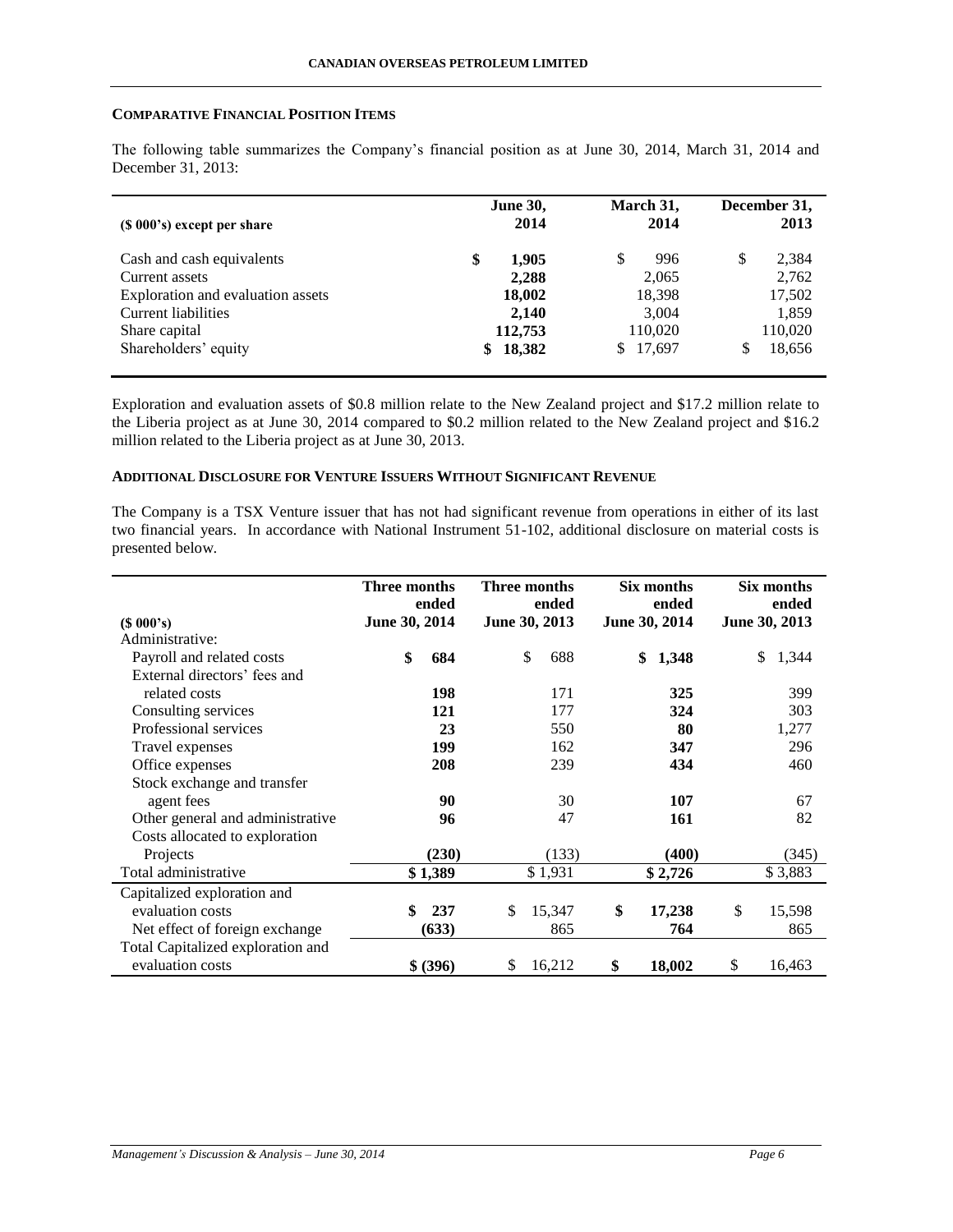## **FINANCIAL INSTRUMENTS\***

The Company's financial instruments consist of cash, short-term deposits, bankers' acceptances, credit card and other deposits, loans, accounts receivable, as well as accounts payable and accrued liabilities. It is management's opinion that the Company is not currently exposed to significant interest and/or credit risks arising from these financial instruments and that the fair value of these financial instruments approximates their carrying value.

As the Company's current activities are carried out in Liberia, New Zealand and the UK, significant amounts are transacted in or referenced to currencies other than the Canadian dollar, including the British Pound, U.S. dollar and NZ dollar. As a result, fluctuations in the exchange rates between the Canadian dollar, British Pound, U.S. dollar and NZ dollar can have a significant effect on the Company's financial position and its reported results. To mitigate a portion of its exposure and to the extent it is feasible, the Company keeps its funds in currencies applicable to its known short-tem commitments. No assurance can be given that such management of risk exposure will offset and/or eliminate the foreign exchange fluctuations.

*\* This section contains forward-looking information. Please see the "Forward-looking Information" section (at the beginning of this document) for a discussion of risks and uncertainties relating to such information.*

## **LIQUIDITY AND CAPITAL RESOURCES \***

As at June 30, 2014, the Company had a working capital of approximately \$0.2 million, shareholders' equity of \$18.4 million and cash of \$1.9 million.

For the six month period ended June 30, 2014, the Company's cash used in operating activities amounted to \$2.9 million compared to \$3.3 million for the six month period ended June 30, 2013, for administrative costs as well as pre-license costs related to the Liberia project,.

On April 3, 2014, the Company closed a prospectus relating to its admission to the standard listing segment of the Official List, and to trading on the main market for listed securities of the London Stock Exchange. The Company issued 17,777,777 Common Shares at a price of GBP 0.135 (\$0.247) for gross proceeds of GBP 2.4 million (\$4.4 million). The agents were paid cash commission and fees of GBP \$0.3 million (\$0.5 million) representing 5.0% of the gross proceeds of the public offering. Other expenses related to the public offering amounted to approximately \$1.1 million. The Company also issued 888,889 share purchase warrants ("Warrants") to its agent as compensation warrants in an amount equal to 5.0% of the aggregate number of common shares issued pursuant to the offering. Each Warrant entitles the holder to purchase one common share of COPL for the period until April 4, 2016, at an exercise price of GBP 0.135 (\$0.247). The fair value of the Warrants issued was recognized as share issue costs and estimated at \$0.1 million using a Black-Scholes option pricing model (the assumptions used for the model are discussed in the notes accompanying the Company's Condensed Consolidated Financial Statements for the three and six months ended June 30, 2014 and 2013).

On July 29, 2014, the Company filed a preliminary short form prospectus in connection with a marketed offering (the "Offering") of units of the Company (the "Units"). Each Unit consists of one common share ("Common Share") in the capital of the Company and one Common Share purchase warrant ("Warrant"). Each Warrant entitles the holder thereof to purchase one Common Share at an exercise price of \$0.40 per Common Share on or before the date that is 36 months following the closing date. The Company will issue a minimum of 25,000,000 Units to a maximum of 75,000,000 Units at a price of \$0.20 per Unit, for a minimum of \$5.0 million to a maximum of \$15.0 million in aggregate gross proceeds pursuant to the Offering. The Offering is scheduled to close on or about August 21, 2014.

Currently, the Company does not have material cash inflows and/or adequate financing to develop profitable operations. The Company is pursuing exploration projects that, if successful, will require substantial additional financing before they are able to generate positive cash flows. Accordingly, the Company's continued successful operations are dependent on its ability to obtain additional financing. No assurance can be provided that the Company will raise the required levels of financing.

*\* This section contains forward-looking information. Please see the "Forward-looking Information" section (at the beginning of this document) for a discussion of risks and uncertainties relating to such information.*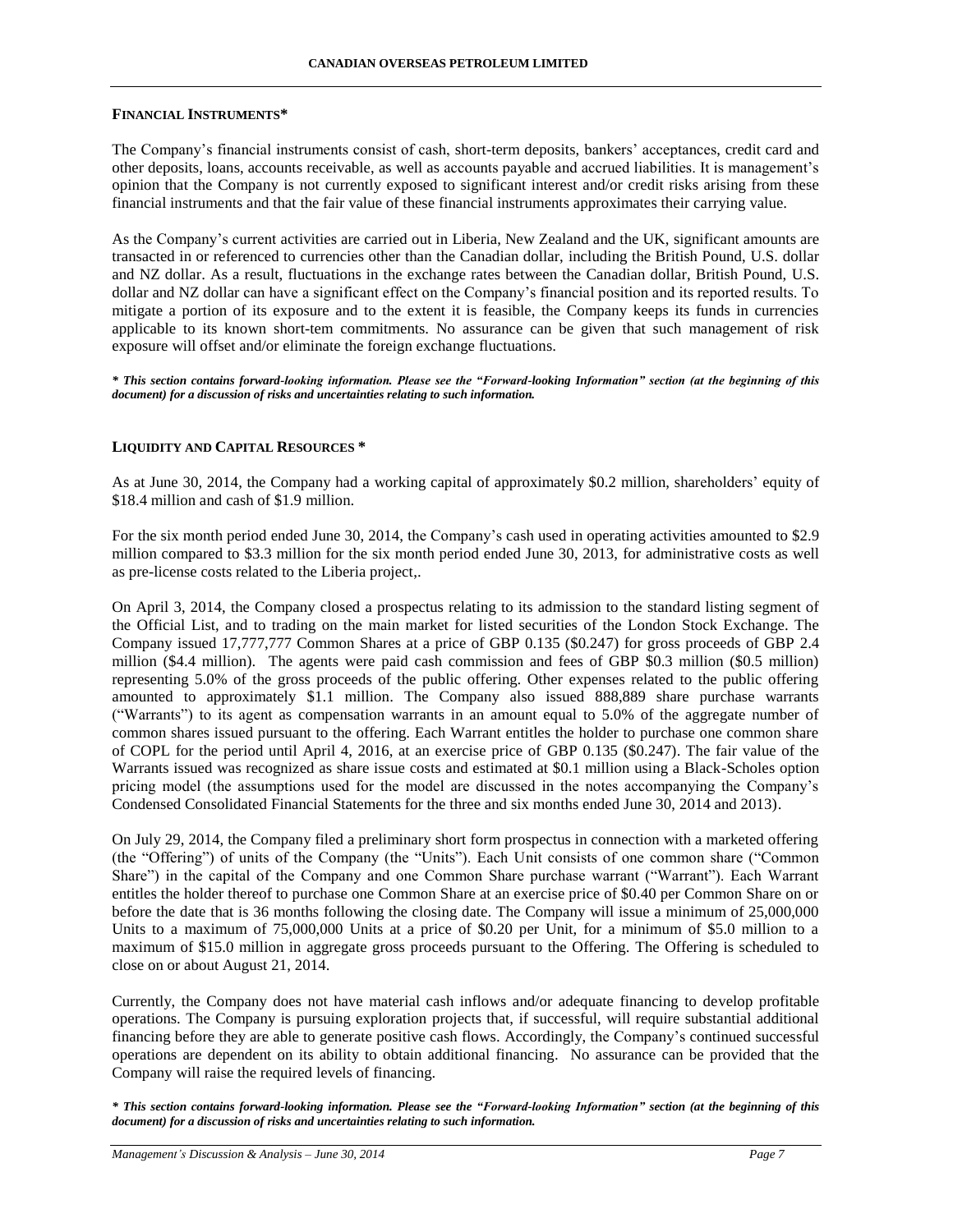## **SELECTED QUARTERLY INFORMATION**

Eight Most Recent Quarters:

| $(S\ 000's)$                        | June 30, 2014 | <b>March 31, 2014</b> | <b>December 31, 2013</b> | <b>September 30, 2013</b> |
|-------------------------------------|---------------|-----------------------|--------------------------|---------------------------|
| Revenue                             |               |                       |                          |                           |
| Loss                                | (1.976)       | (992)                 | 3.787                    | (1,606)                   |
| Loss per share - basic $\&$ diluted | (0.01)        | (0.00)                | (0.01)                   | (0.01)                    |

| (S 000's)                           | June 30, 2013 | <b>March 31, 2013</b> | <b>December 31, 2012</b> | September 30, 2012 |
|-------------------------------------|---------------|-----------------------|--------------------------|--------------------|
| <b>Revenue</b>                      |               |                       |                          |                    |
| Loss                                | 1.641         | 2.039                 | 3.562                    | 39.737             |
| Loss per share - basic $\&$ diluted | (0.01)        | (0.01)                | (0.01)                   | (0.14)             |

#### **ACCOUNTING PRONOUNCEMENTS**

#### *Future Accounting Changes*

Changes to future accounting policies, standards and interpretations, as described in Note 3 of the audited consolidated financial statements as at and for the years ended December 31, 2013 and 2012 as well as Note 2 of the unaudited condensed interim consolidated financial statements as at and for the three and six month periods ended June 30, 2014 and 2013, have not materially changed since December 31, 2013.

## *Critical Accounting Estimates*

Management is required to make judgements, assumptions and estimates in applying the Company's accounting policies and practices, which may have a significant impact on the financial results reported by the Company. The amounts recorded in respect of stock options and share purchase warrants granted are based on the Company's estimation of their fair value, calculated using assumptions regarding the life of the option/warrant, interest rates and volatility. By their nature, these estimates and assumptions are subject to uncertainty, and the actual fair value of option/warrant may differ at any time.